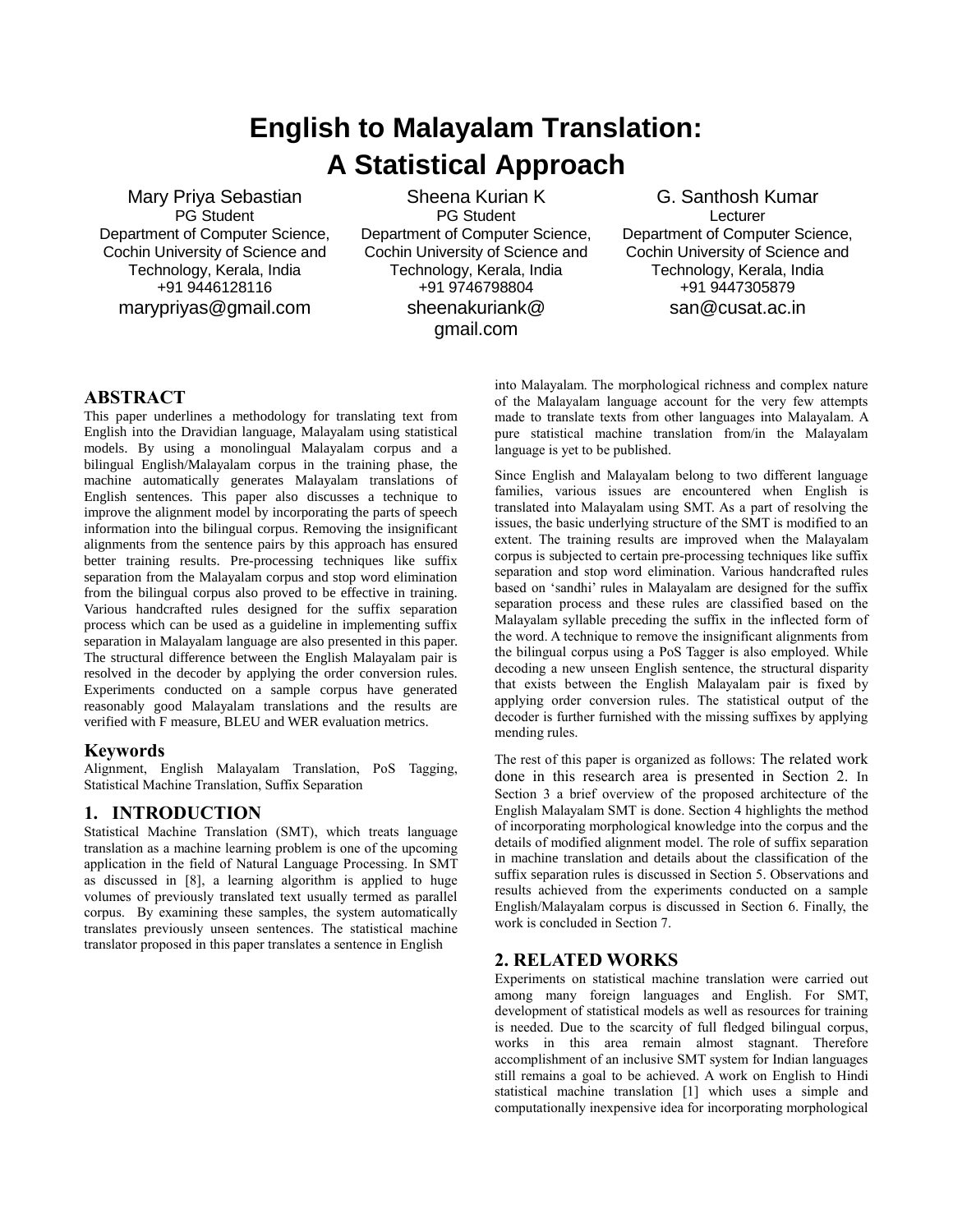information into the SMT framework has been reported. Another work on English to Tamil statistical machine translation is also reported in [2]. The ideas integrated from these works have been the source of motivation and the inputs gathered from the related methodologies has facilitated in outlining the framework of the proposed SMT from English to Malayalam.

# **3. OVERVIEW OF ENGLISH MALAYALAM SMT**

The overall architecture of the English Malayalam SMT is given in Figure 1. In SMT, a bigram estimator [4] is employed as the language model to check the fluency of Malayalam. For the translation model, which assigns probabilities to English-Malayalam sentence pairs, IBM Model 1 training technique [3] is chosen. A variation of Beam Search method [7] is used by the decoder to work with the statistical models.

#### **3.1 Training Phase**

In the training process the translations of a Malayalam word is determined by finding the translation probability of a English word for a given Malayalam word. The corpus that we consider is a sentence aligned corpus where a sentence in Malayalam is synchronized with its equivalent English translation. The aligned sentence pairs are subjected to training mechanism which in turn leads to the calculation of translation probability of English words. The translation probability is the parameter that clearly depicts the relationship between a word in Malayalam and its English translation. It also shows how closely a Malayalam word is associated with an English word in the corpus. The translation probability for all the English words in the corpus is estimated. This results in generating a collection of translation options in English with different probability values for each Malayalam word. Of these translation options the one with the highest translation probability is selected as the word to word translation of the Malayalam word. To make the process of training less complex, different features are added in the training technique. The details are given in the following section.

#### *3.1.1 Setting up the Corpora*

Huge volumes of translated text of English and Malayalam are required to build the SMT. Malayalam corpus can be built from online Malayalam newspapers and magazines. Since it is hard to find the equivalent line by line English translation, building English/Malayalam corpus is a difficult task. Less number of these resources in the electronic form adds on to the difficulty of implementing SMT. Moreover in the bilingual translations available, a one to one correspondence between the words in the sentence pair is hard to find. The reason behind this occurrence is solely the peculiarity of Malayalam language. A linguist when asked to translate sentences into Malayalam, have a wide range of options to apply. The words "daily life" is translated as " നിത്യേനയുള്ള ജീവിതം" (nithyenayulla jeevitham) or "നിതൃജീവിതം" (nithyajeevitham) according to the will of the linguist. Even though the two translations share the same meaning, there is a difference of latter being a single word. Scope of occurrence of such translations cannot be eliminated and hence certain sentence pairs may lack one to one mapping between its word pair.

#### *3.1.2 PoS tagging the bilingual corpus*

The method used for finding the translation probability estimate in SMT is the EM algorithm [6] but a large number of insignificant alignments are generated when this method is adopted. Hence an alignment model with PoS tagging [10] is used in diminishing the set of alignments for each sentence pair. Here, category tags of the same type are used in tagging the words of both languages.

#### 3*.1.3 Suffix separation from Malayalam corpus*

As discussed in [12], Malayalam language is enriched with enormous suffixes and the words appear mostly with multiple suffixes The Suffix separator is employed to extract roots from its suffixes. By incorporating a lexical database(a collection of noun roots and verb roots), a suffix database(suffixes in Malayalam) and a "sandhi" rule generator, the functioning of the suffix separator is further enhanced, resulting in a Malayalam corpus comprising only of root words and suffixes. Examples of suffixes separated from Malayalam corpus is given in Table 1. Certain Malayalam words, which are not in root form, still have equivalent meaningful translations in English. The word ' *'(*avante) is semantically equivalent to the word "his" in English. Even though " *'(*avante) has a suffix appended, it need not be suffix separated. A list of such words is given in Table 2.

**Table 1. List of Suffixes**

|     | Malayalam suffixes |     |      |      |      |       |    |
|-----|--------------------|-----|------|------|------|-------|----|
| ഉടെ |                    | ഓടെ | වතිව | ആയ   | ആയി  | എ     | ഉം |
| ഓ   |                    | ആൽ  | ഏ    | അല്ല | ഇല്ല | എന്ന് | றக |

**Table 2. Split Exception Category**

| <b>Split Exception Category</b> |            |         |  |  |  |
|---------------------------------|------------|---------|--|--|--|
| നിന്റെ                          | നമ്മുടെ    |         |  |  |  |
| അവനെ                            | വാതിൽ      | കരിക്ക് |  |  |  |
| മക്കൾ                           | കൌൻസില്    | ഊഞ്ഞാൽ  |  |  |  |
| കമാർ                            | കോഴിക്കോട് | മിറായി  |  |  |  |

*3.1.4 Stop word elimination from the bilingual corpus* The Malayalam corpus after suffix separation will contain many suffixes extracted from root words that have no meaningful word translation in English. Most of them are the suffixes of nouns and verbs in Malayalam. Since these words are useless in the translation process, they may not be included in the corpus. The deletion of these stop words will bring down the complexity of the training process as well as improve the quality of the results expected from it. Similarly stops words in English language are also identified and are eliminated from the corpus before subjecting it to training. Some of the stop words in Malayalam and English are shown in Table 3.

**Table 3. Stop words in Malayalam and English** 

| Stop words in Malayalam and English |    |    |     |    |     |  |
|-------------------------------------|----|----|-----|----|-----|--|
| ഏ                                   | എ  | ഉം | bv  | as | οť  |  |
| ഉ                                   | അൽ | ഓ  | and | at | off |  |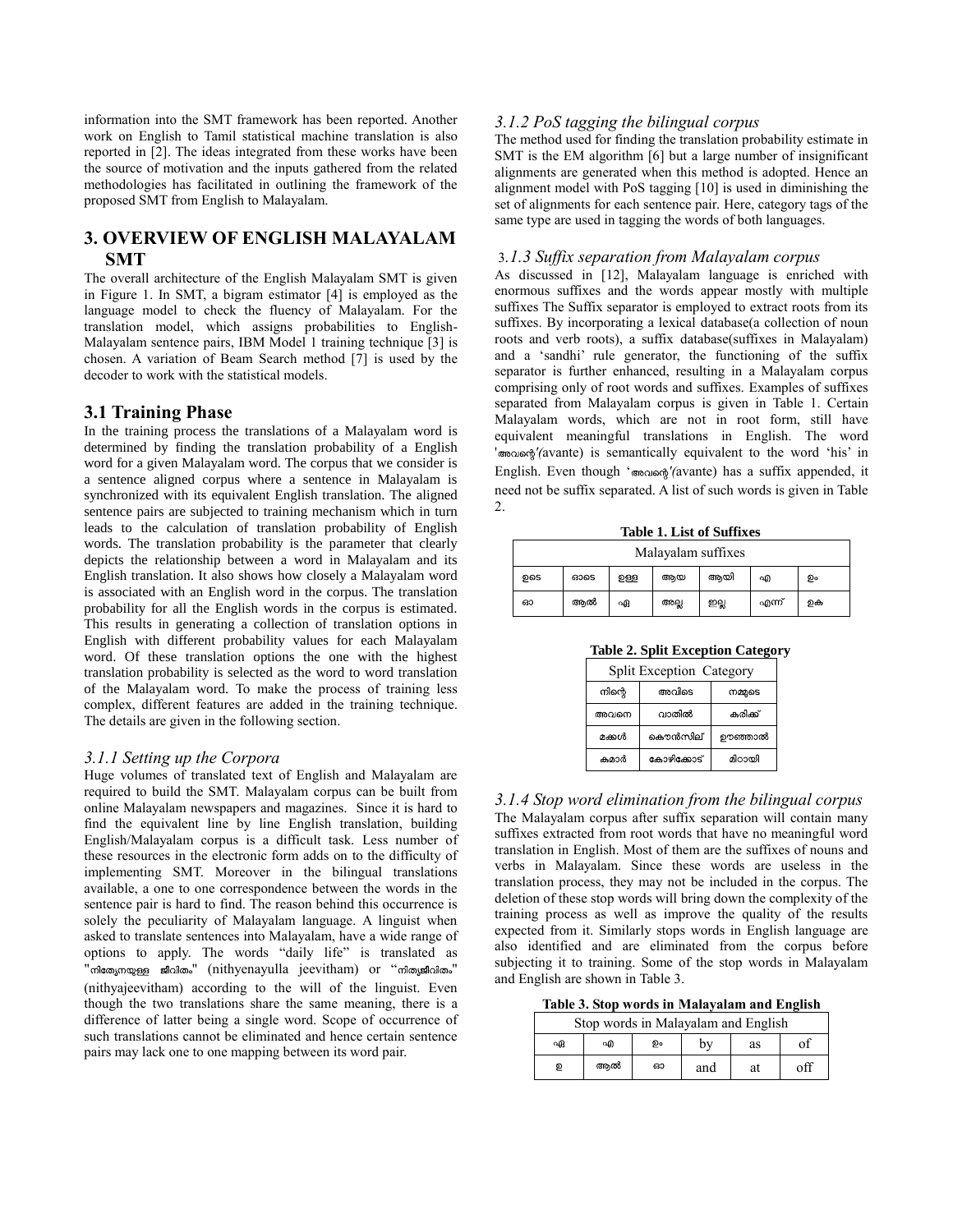

**Figure 1. Overall architecture of English Malayalam SMT**

## **3.2 Decoding Phase**

Once the estimates for the translation parameter are obtained from training, an unseen English sentence can be translated by the decoder by applying Bayes rule [4]. The outcome of the decoder is influenced by introducing some additional components and their details are discussed in the coming section.

#### *3.2.1 Tagging the English sentence*

In the decoder different syntactic tags are used to denote the syntactic category of English words. For example the sentence 'He has a car 'is tagged as He/PRP has/VBZ  $a/DT$  car/NN<sup>1</sup> using the POS tagger.

#### *3.2.2 Order conversion*

l

Since English and Malayalam belong to two different language families, they totally differ in their subject verb order. Order conversion rules are framed to reorder English according to the sentence structure and the word group order of Malayalam. For example, 'he ran quickly' may be translated as 'അവൻ വേഗത്തില് ' (avan vegathil odi) since adverbs are always placed before verbs in Malayalam sentences. Some samples of order conversion rules are listed in Table 4.

| <b>Table 4: Order Conversion Rule Examples</b> |  |
|------------------------------------------------|--|
|------------------------------------------------|--|

| Conversion reale main                  |                       |  |  |  |
|----------------------------------------|-----------------------|--|--|--|
| English sentence<br>& its structure    | Order conversion rule |  |  |  |
| He/PRP is/VBZ<br>a/DT boy/NN           | PRP DT NN VBZ         |  |  |  |
| Our/PRP\$ car/NN<br>is/VBZ white/JJ    | PRP\$ NN JJ VBZ       |  |  |  |
| I/FW gave/VBD<br>them/PRP<br>sweets/NN | <b>FW PRP NN VBD</b>  |  |  |  |

<sup>1</sup> PRP, VBZ, DT and NN denote the personal pronoun, the verb in the present tense, the determiner and the noun categories respectively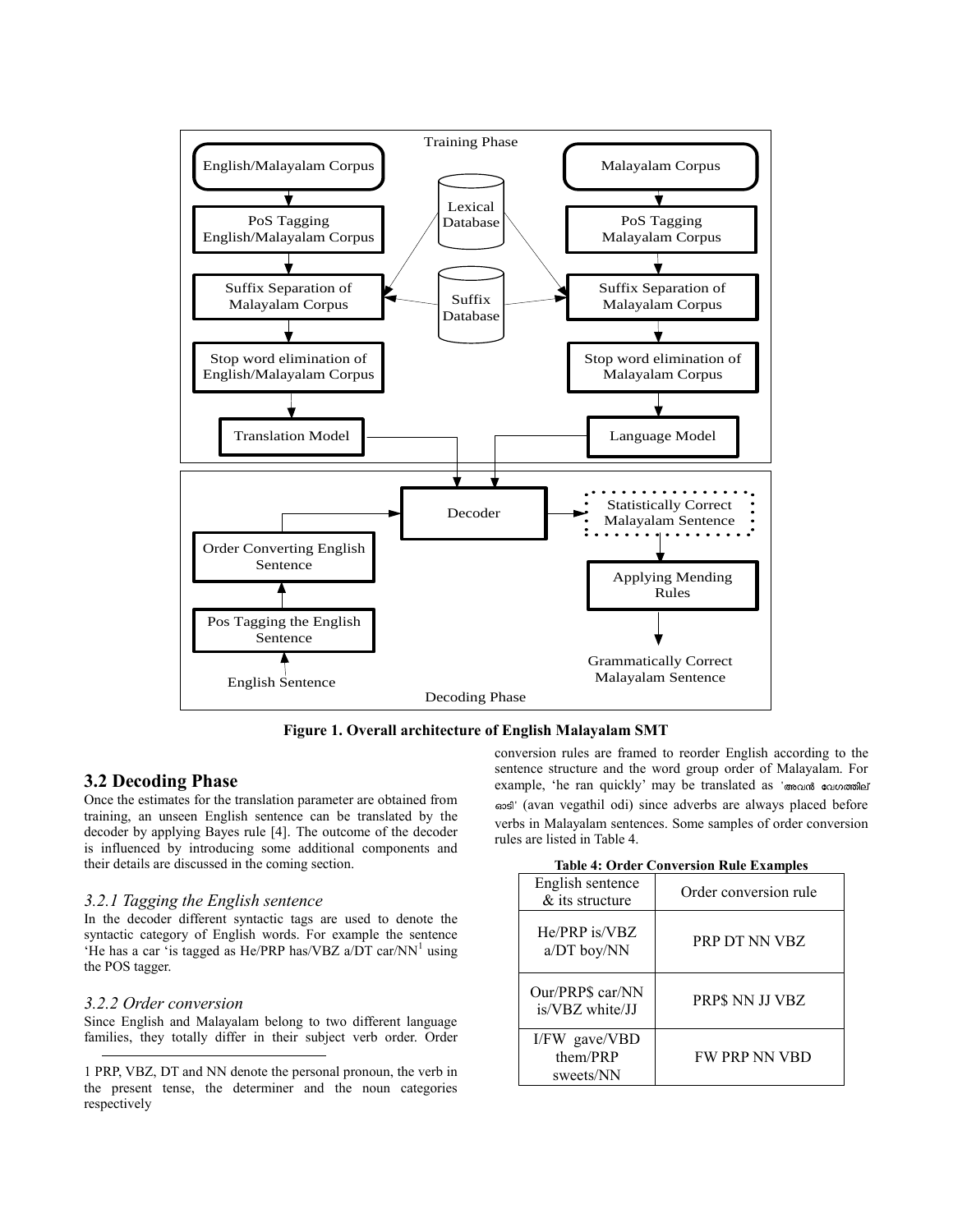### *3.2.3 Generating Statistically Correct Malayalam (SCM)*

To obtain SCM, the end product of the decoder, the order converted English sentence is split into phrases and a phrase translation table with different options of Malayalam translations is developed. Various hypotheses are created by choosing translation options and the best translation is determined by extending the hypotheses and picking the one with maximum score.

## *3.2.4 Generating Grammatically Correct Malayalam (GCM)*

Since SMT is trained with root words in Malayalam, the statistical outcome of the decoder lacks the required suffixes in the words generated. Hence SCM fails to convey the complete meaning depicted in a sentence. This undesirable result has been set right by applying various mending rules which helps in converting SCM into GCM. For the sentence 'I saw her', 'ഞാൻ അവൾ കണ്ട(njan aval kandu) is the statistical output though 'ഞാൻ അവളെ ' (njan avale kandu)is its correct translation. Mending Rule Applier rejoins the suffix and the word 'modi' (aval) becomes ' monog'(avale). For the sentence having the structure 'I/PRP saw/VBD her/PRP\$", the mending rule is given as *If (PRP VBD PRP\$) append the suffix ' to the translation of PRP\$.* Equipped with a decoder having a complete set of hand crafted rules, capable of handling all types of sentence structures, better results are obtained.

#### **3. ALIGNMENT MODEL**

For a sentence pair all the possible alignments have to be considered in the training process. Depending upon the word count of the Malayalam sentence, the number of alignments varies. The number of alignments generated for any sentence pair is equal to the factorial of the number of words in the sentence. The amount of memory required to hold these alignments is a problem which cannot be overlooked. Lengthy sentences worsen the situation since word count of the sentence is the prime factor in determining alignments. In the pre-processing phase suffixes are separated from the Malayalam words in the corpus. Suffix separation results in further increase of sentence length which in turn increases the number of word alignments. Also the training method based on EM Algorithm generates a large number of insignificant alignments. An example of an unwanted alignment is shown in Figure 2.



**Figure 2. Insignificant alignments**

To get rid of the alignments which have no significance and to reduce the burden of calculating the fractional count and alignment probabilities for every alignment of sentence pairs, the morphological information is incorporated into the corpora. The bilingual corpus is tagged and then subjected to training. Tagging is done by considering the parts of speech entities of a sentence. The word to word alignments are found only for the words that belong to the same PoS category of both languages. There is little

chance for the words belonging to two different categories to be translations of each other and hence they need not be aligned. This helps to bring down the total number of alignments to a greater extent.

Without tagging, when all the words in a sentence are considered, the number of alignments generated is equal to the factorial of its word count. By tagging, the number of categories present in a sentence is identified. There may be many words with the same tag in a sentence. The number of alignments for words belonging to same category is factorial of the number of words in a category. The insignificant alignments,  $I_A$  eliminated is represented as

$$
I_A = factorial(Ws) - \prod_{i=1}^{m} factorial(Wc_i)
$$
\n(1)

where Ws is the number of words in the sentence, Wc is the number of words in a category and m is the number of PoS categories in a sentence pair.

# **4. SUFFIX SEPARATION RULES**

The requirement of a preprocessing step in the training phase is solely attributable to the peculiar nature of Malayalam language. The inflected form of a word in Malayalam can have various suffixes appended to its root. This characteristic of Malayalam language reduces the probability of a word in the corpus to be present in its root form. For example the word 'goon, appears in the corpus in different forms, for example om, was, om, and, ഇന്ത്യയോടു etc.

On setting the word to word alignments in the English Malayalam sentence pair, the inflected Malayalam word is aligned with the English word 'India'. These alignments add on to the total alignment weight and in effect reduce the probability rate of the translation of 'India' as ' o my'. For the word 'India', the word translation chosen by the decoder is one among the inflected forms and it may not be an apt one that fits the context of the newly translated sentence. To resolve this issue, suffix separation is brought into picture and the corpus with root words is subjected to training. Suffix separation rules are formed by applying sandhi rules in Malyalam in the reverse direction. A classification of sandhi rules based on whether a word ends with a vowel (swaram) or a consonant (vyanjanam) is discussed in [9].

**Table 5. Suffix\_keys**

| Suffix_key | Suffix |
|------------|--------|
| ിൽ         | ഇൽ     |
| ാണ്        | അണ്    |
| ുള്ള       | ഉള്ള   |
| ുണ്ട്      | ഉണ്ട്  |
| ሮ።         | ഏ      |
| ോട്        | ഓട്    |

Out of this classification, words belonging to Swarasandhi and Vyanjanaswara sandhi are of major concern and splitting up such words have more significance in the training process of SMT from English to Malayalam. To implement suffix separation, the category of suffix to be separated has to be identified. In the example '  $\omega_d$  +  $\omega_s$  =  $\omega_s$  =  $\omega_s$ ; the suffix ' $\omega_s$  is present in an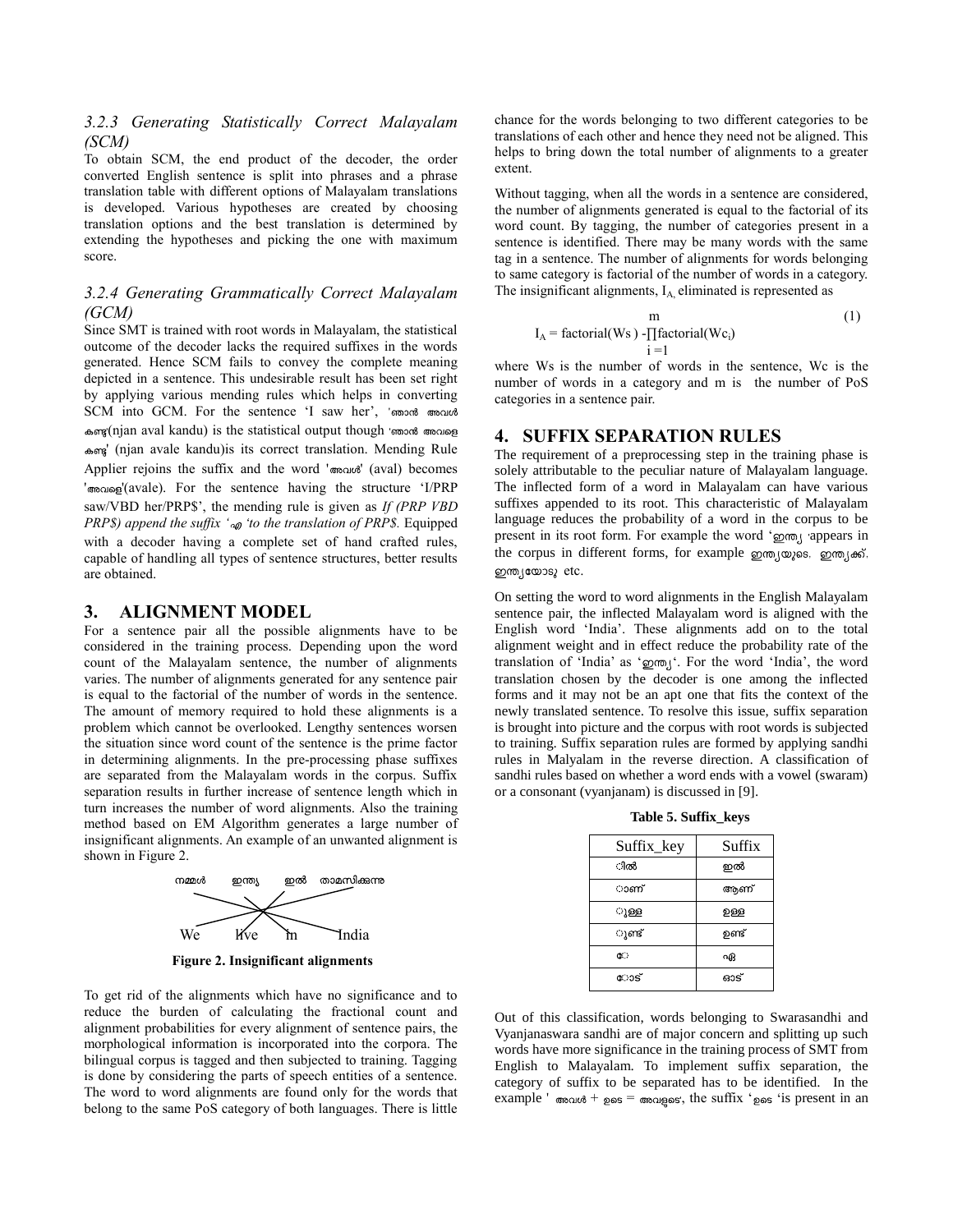abbreviated form as '<sub>3</sub>. These abbreviated forms are the keys to identify the suffixes. A few examples are listed in Table 5.

| Suffix<br>label | Suffixes           |  |
|-----------------|--------------------|--|
| AА              | ആണ്, അല്ലെ, ആൻ     |  |
| EЕ              | ഇൽ, ഇൻ, ഇല്ല       |  |
| UU              | ഉണ്ട്, ഉള്ള, ഉന്നു |  |
| ЕI              | എ, ഏ, എന്ന്        |  |
|                 | ഓട്ട, ഓടെ, ഓ       |  |

**Table 6. Suffix\_labels**

The suffixes are grouped together based on the vowel sound of the start syllable. The suffixes colong and copen starts with the same vowel sound '<sub> $\infty$ </sub>'. Since the vowel sound in these two suffixes is same, the advantage is that a common rule can be applied to this category in the suffix separation process. Various labels are identified for this category by observing the vowel at the beginning of the suffix for example AA for ആണ്, അല്ലെ, ആന്. The categories and the suffix\_labels are listed in Table 6.The word structure is thoroughly analyzed to identify the Malayalam syllable preceding the suffix\_key in the inflected form of the word (check\_letter).With check\_letter, suffix\_keys and suffix \_labels, the suffixes are separated from the roots.

## **4.1 Classification of Suffix Separation Rules**

A few of the rules classified based on the check\_letter's are listed in the Table 7. For the check\_letter 'x' in any Malayalam word W, the term prev $(x)$  denotes a substring that starts from the first syllable of W and ends on the syllable preceding x when scanned from the right hand side of W. In the word ' $a$ elwogasm', prev\_( $a$ ) denotes the substring 'aelwog'.

# **5. OBSERVATIONS AND RESULTS ACHIEVED**

The sample corpus used for training includes 250 sentences with 1800 words. The experimental Malayalam corpus is built based on www.mathrubhumi.com, a news site providing local news on Kerala. For better training results, the corpus selected should be adequate enough to represent all the characteristics of the languages. Also, the strength and correctness of the corpus is a necessity to achieve the desired output. The process of extending the English/Malayalam corpus is still continuing.

| Check_letter<br>CL)                                         | Examples             | Suffix separation rules                      | Function                                                                                                  |  |
|-------------------------------------------------------------|----------------------|----------------------------------------------|-----------------------------------------------------------------------------------------------------------|--|
| த                                                           | വാളാണ്               | $prev_\theta + \omega + suffix$              | Can retrieve words ending with $\phi$<br>Roots extracted : വാൾ, അവൾ                                       |  |
| $\sigma$                                                    | തേനാണ്               | $prev_{0} + \alpha + \text{suffix}$          | Can retrieve words ending with $\omega$<br>Root extracted : തേൻ                                           |  |
| ല                                                           | പാലാണ്               | $prev\_e1 + \omega + \text{suffix}$          | Can retrieve words ending with $\infty$<br>Root extracted : പാൽ                                           |  |
| $\Omega$                                                    | കയറാണ്               | $prev_0 + \phi + suffix$                     | Can retrieve words ending with $\phi$<br>Root extracted : കയർ                                             |  |
| ണ                                                           | കടിഞ്ഞാണാണ്          | $prev_{em}+m+sum$                            | Can retrieve words ending with $\omega$<br>Root extracted :കടിഞ്ഞാൺ                                       |  |
| $\infty$                                                    | മേശയാണ്.<br>മിഴിയാണ് | $prev_\infty$ + suffix                       | Can retrieve words ending with $\infty$ and $\infty$<br>sound.<br>Roots extracted : മേശ, മിഴി             |  |
| വ                                                           | മഴുവാണ്              | prev_ $\alpha$ + suffix                      | Can retrieve words ending with $\circ$ sound<br>Root extracted : 292                                      |  |
| ത്ത                                                         | പാലത്തില്            | $prev_{\alpha\alpha} + \circ \circ + suffix$ | Can retrieve words ending with $\infty$ sound.                                                            |  |
| മ                                                           | പാലമാണ്              | $prev_0 + \circ \circ + suffix$              | Root extracted : ~2010                                                                                    |  |
| Consonant like a m,<br>ത.etc                                | കാതാണ്               | prev_ $CL + \delta$ +suffix                  | Can retrieve words ending with consonants<br>followed by 'chandrakkala'<br>Root extracted : க்றல்         |  |
| Conjunct consonant<br>like ong, ല്ല, പ്പ, ള്ള, ച്ച,§<br>etc | കണ്ണാണ്              | prev_ CL +o +suffix                          | Can retrieve words ending with conjunct<br>consonant followed by 'chandrakkala'. Roots<br>extracted : க்் |  |

**Table 7. Look up table**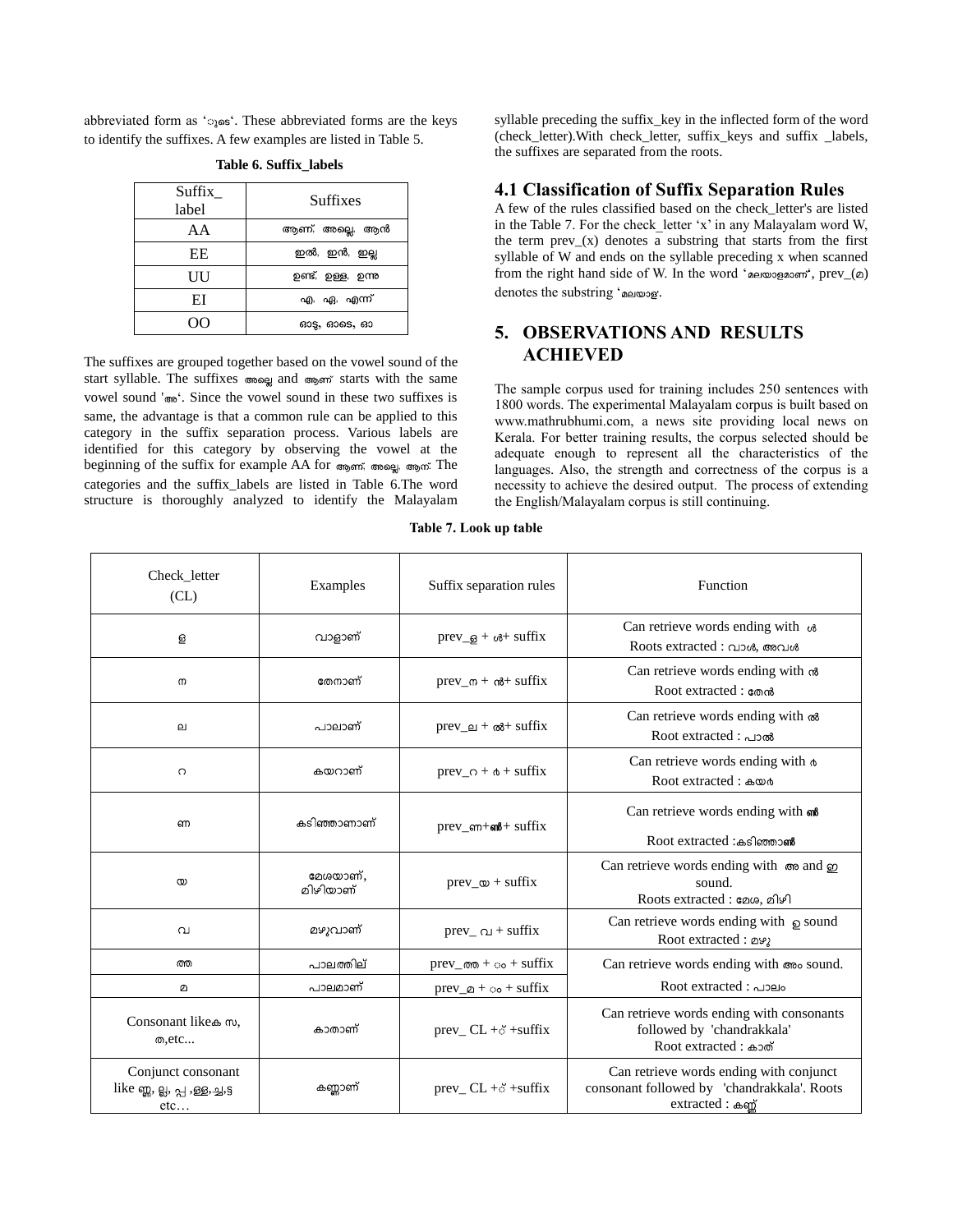| Type of      | Technique                      | <b>Evaluation Metric</b> |           |             |
|--------------|--------------------------------|--------------------------|-----------|-------------|
| sentence     |                                | <b>WER</b>               | F measure | <b>BLEU</b> |
| Sentences in | Baseline $+$ with suffix       | 0.3313                   | 0.57      | 0.48        |
| training set | Baseline $+$ suffix separation | 0.1863                   | 0.78      | 0.69        |
| Unseen       | Baseline $+$ with suffix       | 0.6083                   | 0.26      | 0.22        |
| sentences    | Baseline $+$ suffix separation | 0.4444                   | 0.44      | 0.38        |

**Table 8. Summary of evaluation results**

Evaluation metrics proposed in [11] were applied on sentences present in the training set and on totally unseen sentences. Three reference corpora were used for testing. The summary of the results are shown in Table 8. The criteria used for the evaluation are discussed below.

Word Error Rate (WER)**:** This metric is based on the minimum edit distance between the target sentence and the sentences in the reference set.

F measure: A "maximum matching" technique where subsets of co-occurrences in the target and reference text are counted so that no token is counted twice.

BLEU: This metric is based on counting the number of n-grams matches between the target and reference sentence.

Imparting the parts of speech information into the parallel corpus has made it rich with more information which in turn helps in picking up the correct translation for a given Malayalam word. It has reduced the complexity of the alignment model by cutting short the insignificant alignments. Again eliminating the stop words in Malayalam and English corpus before the training phase has brought down the word counts of the sentences and thereby the number of alignments too.

The meaningless alignments have a tendency to consume more space and time thereby increasing the space and time complexity of the training process. It has been observed that the rate of generating alignment vectors have fallen down to a remarkably low value as shown by Equation 1. Here the alignment vectors are directly proportional to the number of words in the PoS category and not to the number of words in the sentence pair. Utmost care has to be taken while tagging the corpus, since wrong tagging leads to the generation of absurd translations. For the annotation of the corpus with morphological information, we use an in-house parts of speech tagger for Malayalam and the Stanford POS tagger for English.

By enhancing the training technique, it is observed that the translation probabilities calculated from the corpus shows better statistical values of translation probability. The end product of the training phase is obtained much faster. In the iterative process of finding the best translation, it takes less number of rounds to complete the training process.

The effect of suffix separation is clearly depicted in Table 8. On evaluating the results of the corpus trained without suffix separation, it was found that the final translation included many number of unwanted insertions which reduced the quality of translation. It is noted that the results of suffix separated corpus is giving better score for WER, F measure and BLEU than the one with suffixes. Even though the translations produced depicts correct meaning of the English sentence, the expected score is not met. This is due to the large number of word substitutions rather

than insertions and deletions occurring in the translated sentence when compared to the reference text.

#### **6. CONCLUSION**

A frame work to build a machine translation system from English to Malayalam using statistical models is presented. The alignment model with category tags eliminates the insignificant alignments and simplifies the complexity of the training phase in SMT. This technique helps to improve the quality of word translations obtained for Malayalam words from the parallel corpus. To simplify the task of implementing the suffix separator various hand crafted rules are designed to separate the suffixes of Malayalam. The quick look up table that summarizes the classification of the suffix separation rules can be utilized as a guideline to separate suffixes beginning with vowel sounds from any word in the Malayalam language.Also, post editing techniques like order conversion and mending rules for suffix rejoining enhanced the outcome of the decoder. The performance of the SMT is evaluated using WER, F measure and BLEU metrics and the results prove that the translations are of fairly good quality. This method can be further extended and employed in translating any language into Malayalam by incorporating the corresponding bilingual corpus along with its order conversion rules.

#### **7. REFERENCES**

- [1] Ananthakrishnan, R, Hegde, J, Bhattacharyya, P., Shah, R., Sasikumar, M. Simple Syntactic and Morphological Processing Can Help English-Hindi Statistical Machine Translation. *In the Proceedings of International Joint Conference on NLP(IJCNLP08),* Hyderabad, 2008.
- [2] Badodekar, S. A survey of Translation Resources, Services and Tools for Indian Languages. *In the Proceedings of the Language Engineering Conference, Hyderabad,* 2002.
- [3] Brown P F, Pietra S A D,Pietra V J D, Jelinek F, Lafferty J D,Mercer R L, Roossin P S. A Statistical Approach to Machine Translation. *Comput. Linguistics, 16(2),* pp 79–85, 1990.
- [4] Brown P F, Pietra S A D, Pietra V J D, Mercer R L. The mathematics of statistical machine translation: Parameter estimation**.** *Comput. Linguistics, 19(2)*,pp263–31, 1993
- [5] Durgesh, R. Machine Translation in India: A Brief Survey. *In the Proceedings of SCALLA. Conference,* Bangalore, 2001.
- [6] Knight K. A statistical MT tutorial work book. Unpublished, http://www.cisp.jhu. edu/ws99/projects/mt/wkbk.rtf ,1999.
- [7] Koehn P. Pharaoh: A beam search decoder for phrase-based statistical machine translation models. *In Proceedings of the Conference of the Association for Machine Translation in the Americas (AMTA),* 2004.
- [8] Lopez, A.,.Statistical machine translation. *ACM Comput. Surv.,* 40, 3, Article 8, 2008.